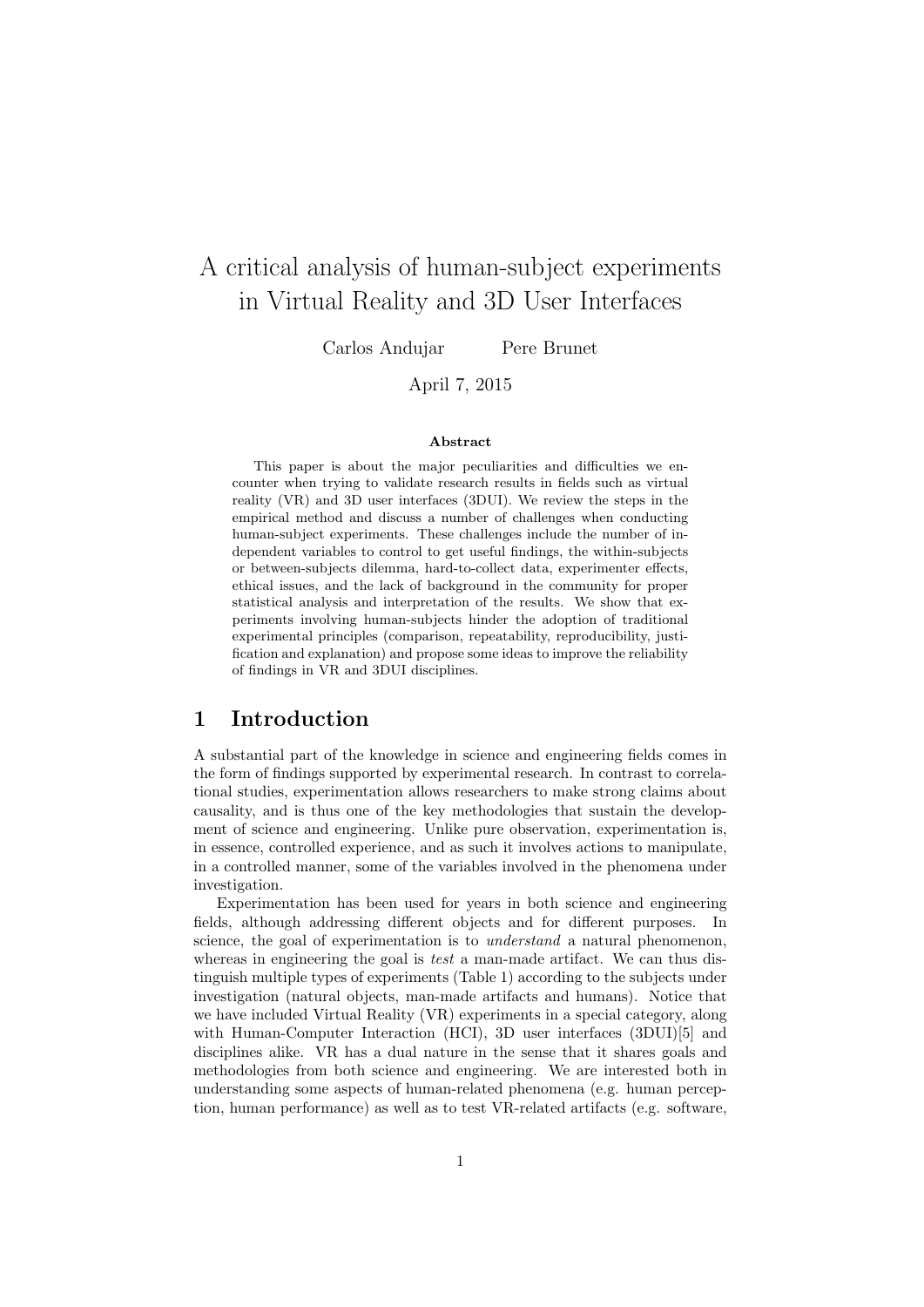| Subject                            | <b>Disciplines</b>                 |
|------------------------------------|------------------------------------|
| Natural objects (excluding humans) | Natural sciences                   |
| Artifacts                          | Engineering                        |
| Humans                             | Social sciences                    |
| Artifacts' use by humans           | Human factors, ergonomics, HCI, VR |

Table 1: Types of experiments according to the entities under investigation.

hardware, interaction techniques), although the relative weights of these two goals vary across subfields. This dual nature implies that experimentation in VR has to deal with the inherent complexities of two worlds: that of the technical artifacts being tested, and that of the humans that test these artifacts. As we shall see, the resulting complexity often limits severely the generalizability of findings from VR experiments.

The key role of human-subject experiments in VR and 3DUI fields is evidenced by the large number of papers thoroughly reporting such experiments in major conferences and journals. It is therefore natural to ask ourselves questions such as: are we doing experimentation in VR the right way? Are the findings of published papers on VR supported by solid evidence? If so, are these findings really useful? How should experiments be documented? In this paper we treat some of these questions by discussing the major peculiarities and challenges of human-subject experiments in VR and 3DUI fields. We show that experiments involving human-subjects hinder the adoption of traditional experimental principles (comparison, repeatability, reproducibility) and propose some ideas to improve the reliability of findings in VR and 3DUI disciplines. We argue that there is a lack of background on experimental research in a large part of our community, and that fundamental ideas of the experimental method should be included in the curricula of computer science students like in all other science curricula. The conclusions are partially based on some discussions of the Dagstuhl Seminar 13241 Virtual Realities, June 9th-14th 2013, Dagstuhl.

# 2 Experimentation in related disciplines

VR teams often bring together professionals from multiple disciplines, including formal sciences (e.g. mathematicians, statisticians), social sciences (e.g. psychologists) and engineering (e.g. computer scientists). However, the concept of experimentation, its methodology, and the aspects that distinguish good experiments from bad experiments vary substantially across these disciplines.

From a scientific point of view, experiments should obey the classical principles of comparison, repeatability, reproducibility, justification and explanation [1]. Comparison refers to the possibility of knowing similar research already done in the past, to avoid repeating uninteresting experiments and to get insights on worthy ones. Repeatability is the property of an experiment that yields consistent results when repeated in the experimenter's own setup at different times and in different places. Reproducibility is the possibility for independent researchers to verify the results of a given experiment by repeating it with similar conditions. Achieving reproducibility is much harder than repeatability because it requires researchers to document thoroughly the experimental setup and to expose all variables that might bias the experiment. *Justification* and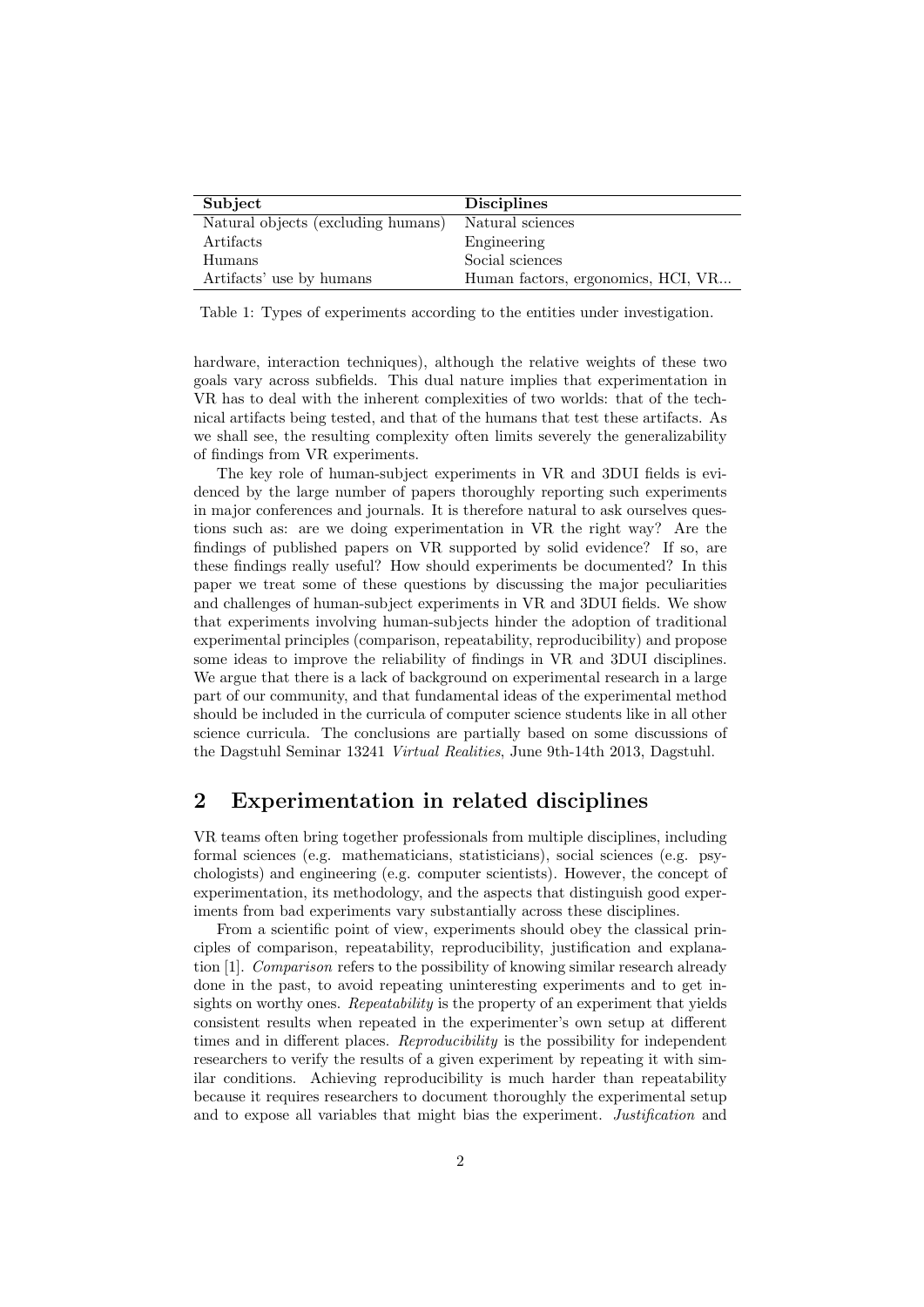

Figure 1: Different interfaces for a puzzle-solving problem.

explanation refer to the possibility of drawing well justified conclusions based on all the collected data.

Experimental research in natural and social sciences most often follow these principles. Psychology experiments, for example, adopt these principles through rigorous protocols. In contrast, experimental methodologies in computer science have not yet reached the level of maturity of other scientific disciplines. Despite its wide-spread use, experimentation is still one of the less well-understood methodologies in computer science, and computer scientists do not seem to agree on the role and relevance of experiments in their field [1]. Whether classic experimentation principles should also apply to computer science experiments is still under discussion [1].

# 3 Sample problems from VR

Let us introduce a couple of problems that will help us to illustrate the need for running controlled experiments in VR research. These examples will be used through the text to exemplify major difficulties encountered in VR experiments. The first example is the evaluation of presence in VR systems, that is, to which extent users feel and behave as if physically present in a virtual world. Users of immersive systems might forget about the real environment and the virtual environment can become the dominant reality. The evaluation of presence is very important in many VR applications, from phobia therapies to psychological experiments through pain relief for patients with serious injuries. Many presence evaluation studies report surprising findings when analyzing the human behavior when presented a stress situation in a virtual environment [10, 11]. Nowadays, the common practice is to evaluate presence by observing users' behavior and measuring their physiological response (as captured by specialized devices such as heart rate monitors and galvanic skin sensors) in a controlled experiment. The use of unconventional measurement devices might hinder participant recruitment and data collection.

The second example is about the comparison of 3D UIs in terms of their usability. Figure 1 shows three different user interfaces to solve a 3D puzzle [14], using either a physical puzzle, a classic keyboard-and-mouse interface, or a Wii controller. For this task, users must be able to select pieces, manipulate them, and explore the puzzle from different viewpoints. The key problem thus is to determine which UI is better in terms of usability. The only way to know the answer is through a controlled experiment comparing these techniques. Despite some models have been proposed to predict human performance for some tasks (the well known Fitts' law [9] is the most notable example), typical spatial tasks are just too complex to be predicted by such simple models.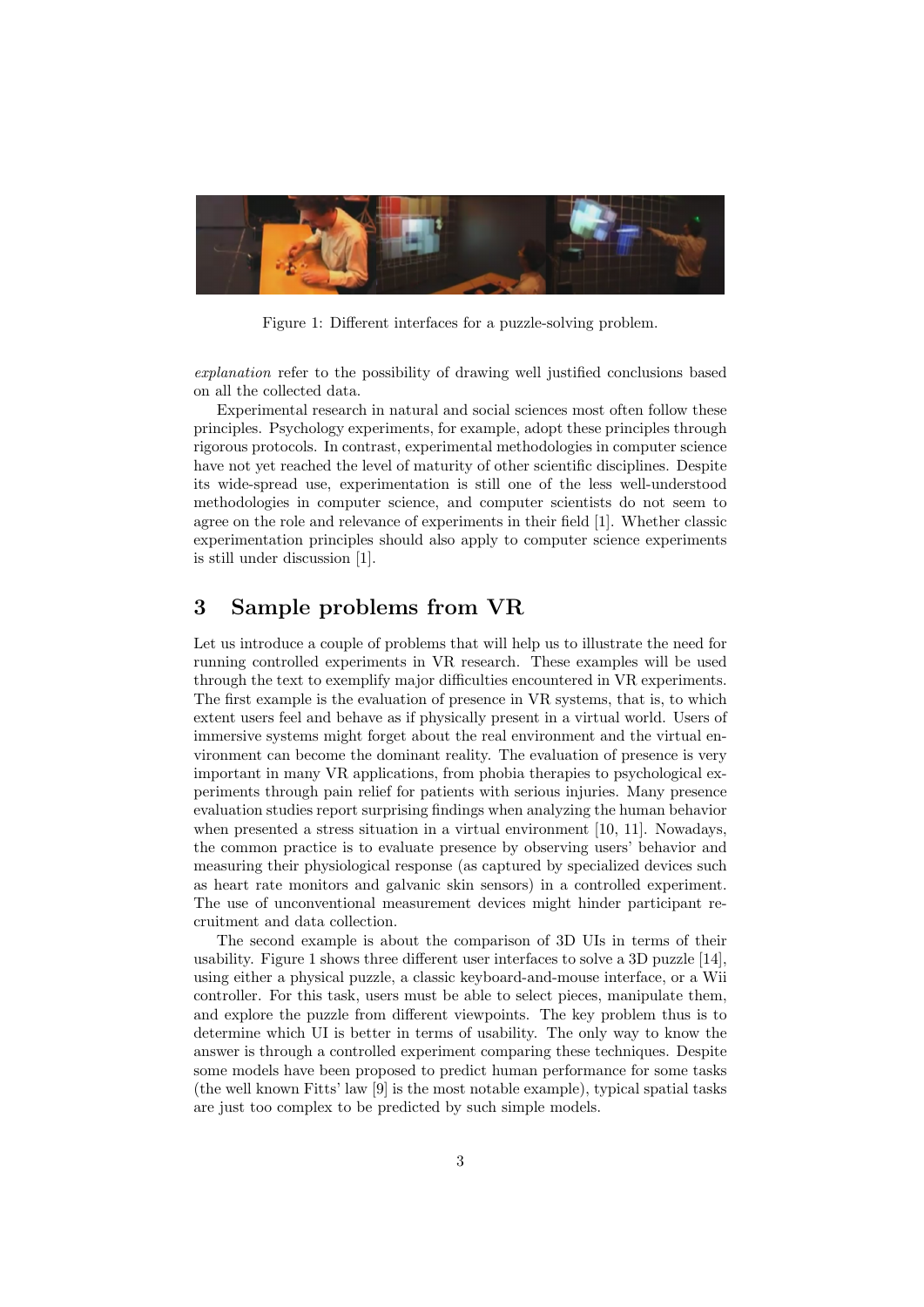## 4 Major challenges in VR experiments

The typical steps of experimental methods are shown below (the list has been adapted from [12] to refer explicitly to experiments involving human subjects):

- 1. Formulate a hypothesis and make it testable
- 2. Design an experiment
- 3. Get approval by ethics committee
- 4. Recruit participants
- 5. Conduct the experiment and collect data
- 6. Pay participants
- 7. Analyze the data
- 8. Accept or refute the hypothesis
- 9. Explain the results
- 10. If worthy, communicate your findings

The list above will serve to guide the discussion about some major challenges in human-subject experiments for VR and 3DUI not found in other types of experiments.

#### 4.1 Hypothesis formulation

A first step is to formulate a hypothesis and make it testable. Using the 3D puzzle problem as an example, a general hypothesis might be formulated as follows:

Using the Wii controller will make people more effective when doing manipulation tasks.

A possible testable version of it could be formulated as:

We measured the time it takes for users to solve a particular 3D puzzle, using either Wii or mouse; we hypothesize that users will be faster using the Wii.

Here we find a first major problem: to make the hypothesis testable, we had to choose a particular task which we take as representative (besides fixing some other important variables). Unfortunately, many problems have a task space so large and heterogeneous that it can be really difficult to find a small set of representative tasks. Here we wrote task for the 3D puzzle example, but we could have written 3D model, image, movie, stimulus and whatever other elements are fixed to make the hypothesis testable. As a result, a large body of findings in VR and 3DUI only apply to very specific conditions, and it is unclear if the results can be generalized to other contexts. As an example, many interaction techniques for 3D selection have been tested with a single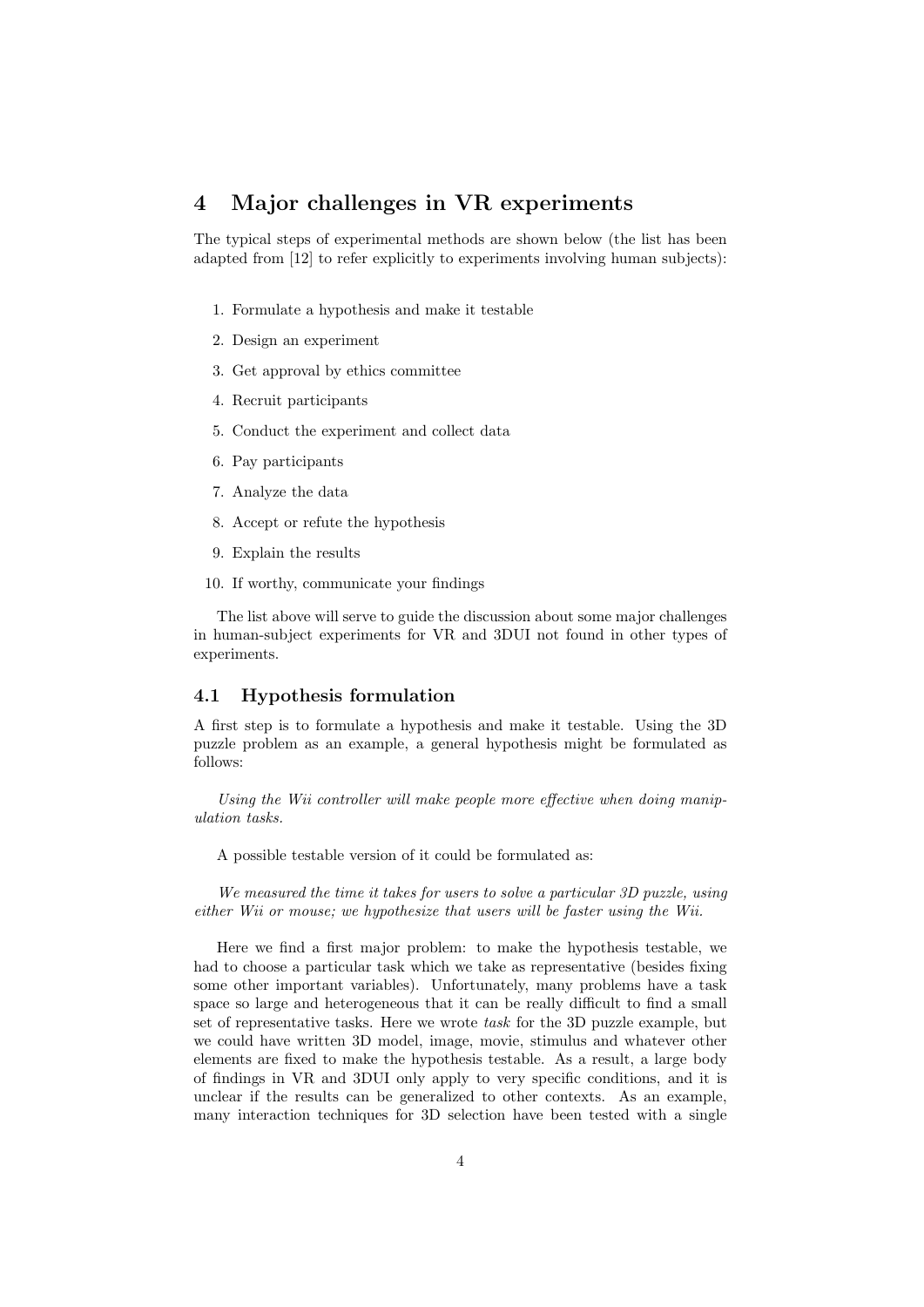scene attempting to mimic a typical real-world scene, but no single 3D scene is really representative of the huge variety of scenarios we encounter in real 3D applications. Some other selection techniques have been tested with synthetic, well-controlled scenes (e.g. varying object size, position and density) and thus provide more insights on which factors influence user performance, but even in these cases many other variables need to be fixed arbitrarily to keep the experiment complexity within reasonable limits.

#### 4.2 Experiment design

A key aspect of experiment design is to decide which variables will be varied systematically (independent variables or factors) and which variables will be measured (dependent variables). Consider for example the 3D puzzle task. The completion time for a 3D puzzle (dependent variable) might be influenced by a number of variables including the interaction device (Wii, mouse), the viewing conditions (stereoscopic, mono), the mapping between user actions and application tasks, the size of the pieces, and the quality of the graphics [4]. Complex VR setups are incredibly hard to specify, and it is hard to define a set of 'normal conditions' for the ceteris paribus assumption. In an ideal world, VR systems would have zero end-to-end latency, ghosting-free stereo separation, no accommodation-convergence mismatch, accurate, encumbrancefree full-body tracking, natural locomotion and many other features beyond the state-of-the-art. Current VR systems are thus suboptimal to a certain degree, and the best hardware configuration is unclear, making the prediction of user behavior even more difficult.

These facts would suggest trying to control a large number of variables, but as the number of independent variables (and the corresponding levels at which they occur) increases, the number of conditions for a complete factorial design increases rapidly. Therefore, despite the large number of variables that might bias the outcome of a VR experiment, considering more than five or six independent variables is often unpractical, prompting investigators to seek alternative designs that require fewer conditions [6].

Experiment reproducibility is certainly a hard task in VR. The use of nonconventional, rapidly evolving displays, tracking, haptics, props and other specialized devices hinders experiment reproducibility. In some extreme cases, the VR hardware being tested is so sophisticated that, in practice, the experiment cannot be reproduced by independent researchers. Furthermore, VR hardware platforms are hardly ever selected according to an analysis of requirements; instead, hardware selection is influenced by already purchased hardware, prior expertise, available resources and compatibility factors, leaving little opportunities to run the experiment on multiple hardware configurations [16]. From the point of view of software development, VR systems are often 'complex, chaotic and difficult' [16], and VR developer communities are separated by tools that hinder code reuse and shared implementations.

Another important aspect of experiment design concerns the assignment of independent variables. Independent variables can vary in two ways: withinsubjects (each participant sees all levels) and between-subjects (each participant sees only one level). The decision on which design is better to confirm or refute a given hypothesis is often controversial. Within-subject designs are more time consuming for the participants, and require the experimenter to coun-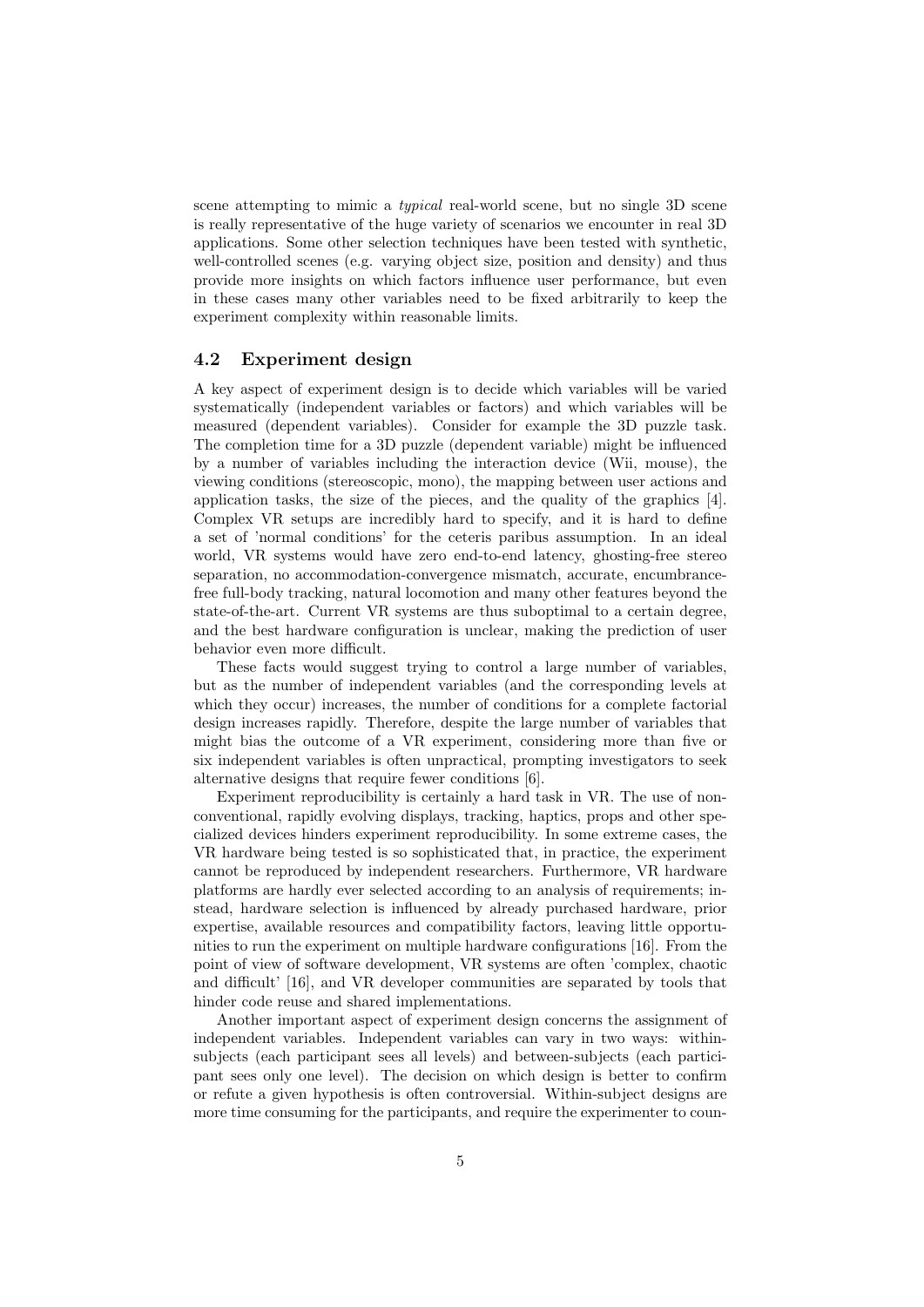terbalance for carry-over effects (the order of presentation might influence the participant behavior) such as fatigue and learning effects. Between-subject designs, on the other hand, are not free from limitations, as more participants need to be recruited and we are likely to loose statistical power during Null Hypothesis Significance Testing (NHST), and thus have less chances to proof our hypothesis. Within-subject designs are usually preferred in HCI experiments because having fewer participants overall simplify recruiting, scheduling, briefing, demonstrating and practicing [8], and because it is easier to detect differences across levels because each subject's behavior under one condition is compared to that subject's behavior under the other condition.

#### 4.3 Ethics

Many usability guides address in depth all the ethical issues related with user studies [2, 7]. Most organizations require experimenters to get the approval by an ethics committee before running the experiment. After the approval, it is often a hard task to recruit participants and get their informed consent, in particular when participants should be chosen from a specific target user group (such as physicians for VR medical application).

Experiments involving immersive VR systems often need a detailed informed consent. Researchers should never deceive participants about aspects that would affect their willingness to participate, such as risks (VR users might bump into walls, trip over cables), discomfort (many 3D interaction techniques for spatial tasks are physically demanding) and unpleasant experiences (some VR systems cause motion sickness). Frustration handling is also important when measuring user performance. In case of failure to complete a task, experimenters should make it clear that the responsible is the technology. Usability tests should not be perceived as tests of the participant's abilities [7].

#### 4.4 Running the experiment and collecting data

Wingrave and LaViola summarize multiple VR issues that can impact scheduled appointments and impact experiment repeatability [16]. VR systems are still not robust; some specialized VR hardware such as data gloves are fragile and might stop working, some projectors might go out of alignment, cables tangle, and cluster rendering is less robust than single-machine rendering.

Data collection is a further issue in typical VR applications. At the lowest level, a classic WIMP interface requires tracking a single pointing device whose position can be described by a stream of  $(x,y)$  values. In contrast, VR interfaces often requires 6-DoF tracking of multiple body parts. Although some dependent variables can be measured easily (e.g. task completion times, error counts, scores), some VR experiments need to measure hard-to-collect data such as user heart rate variability and galvanic skin response.

Pilot experiments are often required prior to running the main VR experiment because many issues cannot be identified until participants experience the VR system. Besides software and hardware affordances, the multisensory nature of VR experiences hinders the prediction of human factors such as fatigue, stress, and nausea, that should be detected in pilot experiments [16].

Experimenters should be careful to avoid manipulating the experiment. In addition to the well known placebo effect, there are other experimenter issues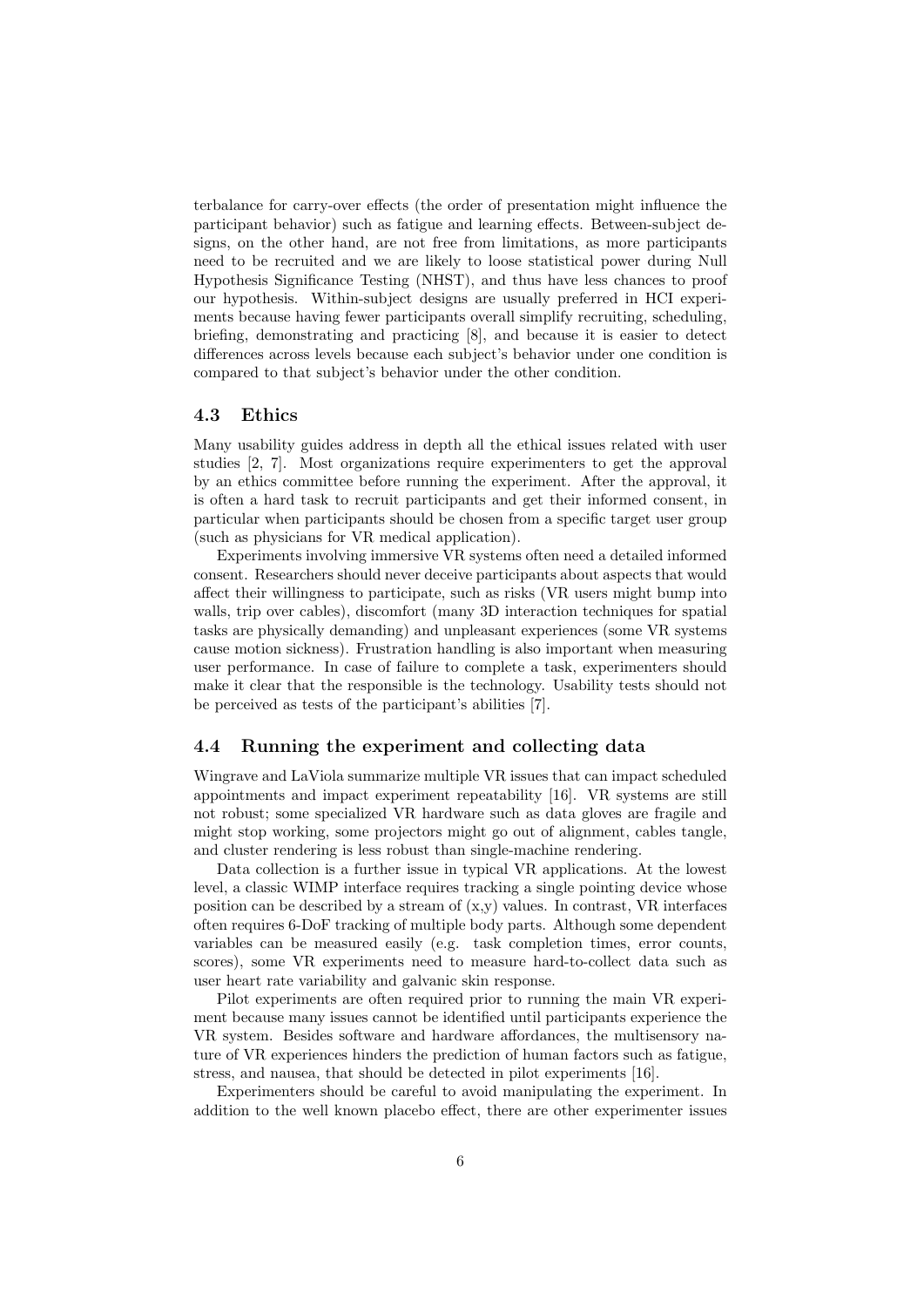that often hinder data collection. The Hawthorne effect occurs when increased attention from superiors or colleagues increases user performance. The performance of a participant might change if somebody else, e.g. the previous participant, is observing. Observer-expectancy effect occurs when the researcher unconsciously manipulates the experiment, using e.g. body language. Experiments should be double-blind, but researchers in non-life critical fields often disregard these issues.

#### 4.5 Data analysis and explanation

Proper data analysis is absolutely required to accept or refute the hypothesis and to provide statistical evidence of the findings. The usual statistical procedure is to run Null-Hypothesis Significance Testing (NHST) to compute a p-value that expresses the conditional probability of getting an outcome as extreme as or even more extreme than what we observed, assuming the null hypothesis holds. The p-value  $p$  is compared against a previously-defined significance level  $\alpha$  (often 0.05). If  $p < \alpha$ , we reject the null hypothesis  $H_0$  and embrace  $H_1$  (thus we get a result). Otherwise, we fail to reject  $H_0$  and conclude that there is no evidence in the data to confirm  $H_1$ . Since NHST is well-known to be biased by sample size (i.e. with a sufficiently large sample we can detect statistically significant differences even when such differences are really tiny), a measure of the effect size should be included in the experiment report.

Unfortunately, a part of the VR community seems to lack enough background on experimental design and statistical analysis to conduct the user studies required to evaluate their own research. This is evidenced by the large number of submitted and even published papers with serious evaluation errors related with the statistical analysis of the results (see next section). Unlike other disciplines like medicine, where journal editors often send manuscripts to expert statistical reviewers to check the statistical analysis, this is no common practice in major VR journals.

Experimenters are expected to provide a plausible explanation of the observed data and to draw well justified conclusions based on the experiment findings. The explanation should rely on widely accepted guidelines and theories. Due to the multidisciplinary nature of VR experiments, plausible explanations might require acquaintance with theories from a variety of fields (e.g. perceptual, cognitive, social and cultural psychology, control theory, ergonomics, biomechanics, proxemics...) beyond the experimenter expertise. These experiments would greatly benefit from feedback provided by other members of the VR community, but papers with poorly explained outcomes have little options to be accepted for publication and this reduces the opportunities to get such a feedback.

#### 4.6 Reporting the experiment

Documenting an experiment is a substantial task within experimental research, and one of the issues most frequently criticized by reviewers. A typical report would include detailed information about the hypotheses being tested, the experiment design, the procedure, apparatus, participants, and statistical analysis.

The way data analyses are reported in VR should not differ much from other disciplines, but in practice the VR community does not seem to demand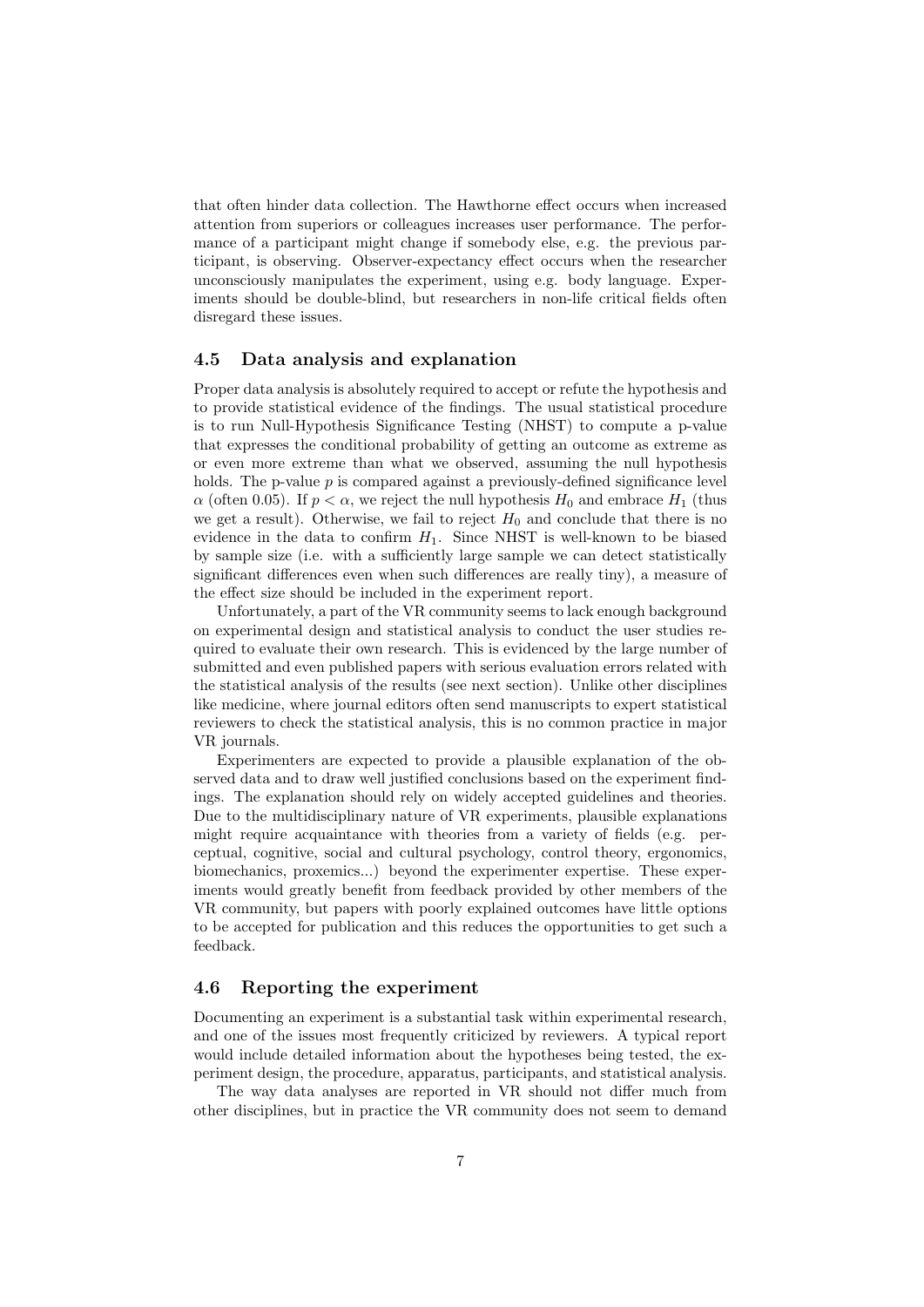the same level of rigor found in other disciplines. The American Psychological Association provides well-established protocols and guidelines for reporting experiments on social and behavioral sciences [3]. Unfortunately, no such protocol exists for VR papers and alike; although some authors do follow to some extent some of these guidelines, a large body of VR literature still reports data analysis in a non-standard, often incomplete manner.

Besides data analysis, the description of the experiment setup itself is another widely criticized aspect. We have already argued about the extraordinary complexity of VR experiments, which have to deal with (complex, immature, imperfect, fragile, heterogeneous) technical artifacts, as well as with many aspects of human phenomena (perception, cognition, human factors...). As a consequence, the number and variety of variables potentially influencing the outcome of a VR experiment is often beyond reasonable complexity limits. Experimenters are thus faced with a hard dilemma: if too few details about the experiment setup are reported, the experiment will be far from being reproducible; if too many details are included, this might result in an overly long paper, a large portion of it would be of interest only for those researchers aiming to reproduce the experiment. In such cases, experiment reproducibility must be seen as a goal rather than a strict requirement to be enforced during reviewing.

Concerning the information about the participants, it has been shown that humans vary widely in their ability to perform tasks in VR environments [16]. Besides age, gender and education, demographics and cognitive aptitudes can also account for variance [15]. For example, a new interaction technique might prove to outperform competing techniques on young gamers but not on older adults. Unfortunately, there is no de-facto standard for reporting such information about participants, making results difficult to generalize.

### 5 Common errors in submitted papers

Precise criteria for deciding which VR papers should include results from a human-subject experiment and which should not is out of the scope of this paper, although obviously we can find examples of papers where such a validation does not apply or it is unnecessary (e.g. rendering papers with strongly convincing visual results), as well as examples where validation through a controlled experiment should be enforced (most papers on new interaction techniques fall into this category). We now summarize some common experimentation-related errors found in submitted (and sometimes published) VR papers.

A first error is the lack of inferential analysis; some manuscripts include graphs and descriptive statistics but draw conclusions directly from the raw comparison of summary statistics (e.g. simple mean comparison). Although in some fields hypothesis testing is culturally unnecessary provided that plots convincingly show enough power [13], most experiments have outcomes with subtle effect sizes and do require proper statistical analysis.

A second common error is improper hypothesis formulation. Before describing an experiment, it is important to state clearly its purpose in terms of one or more hypotheses. Continuing with the 3D puzzle example, consider the following hypothesis:

We measure the time it takes for subjects to solve a particular 3D puzzle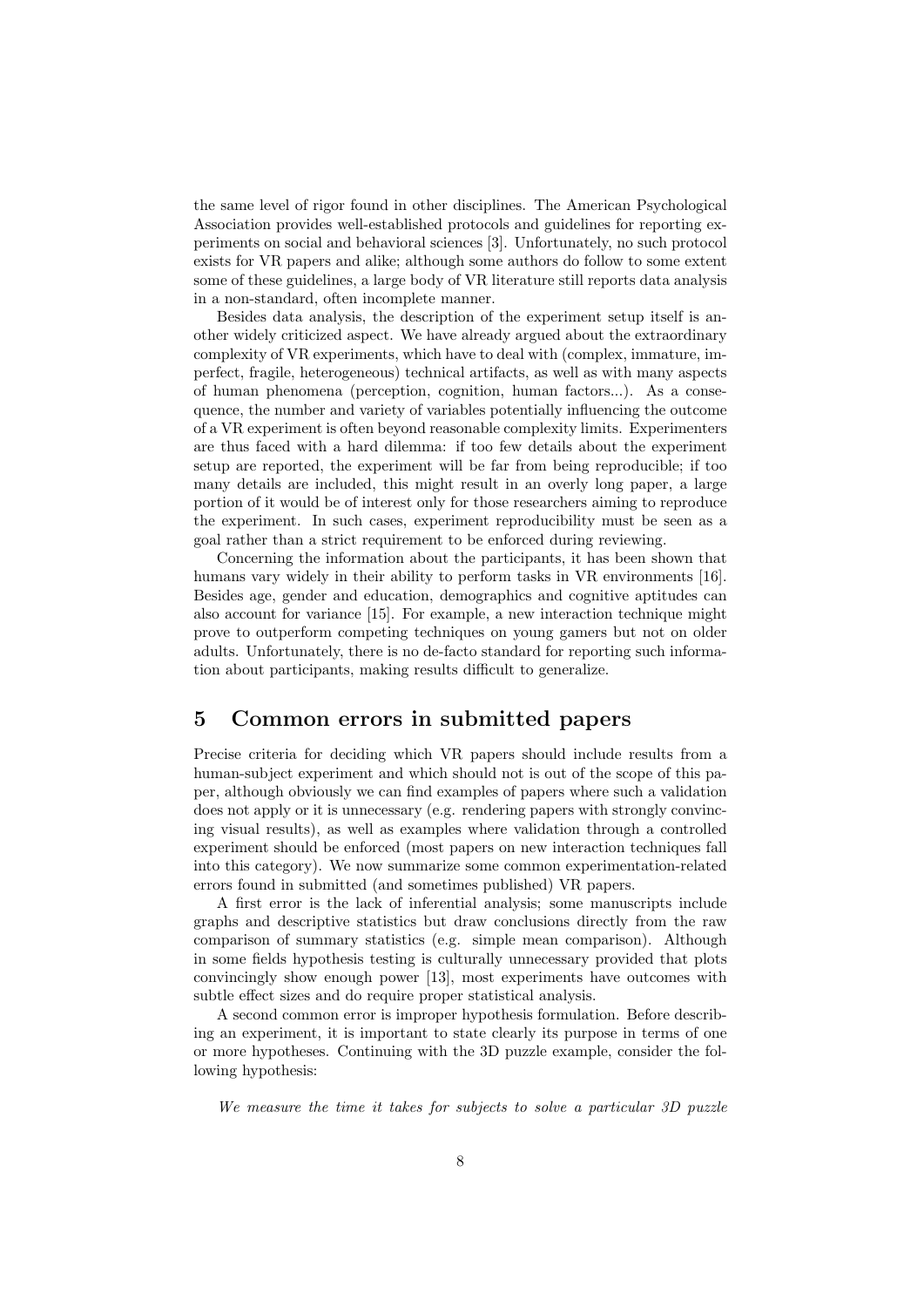under Wii and mouse conditions. We hypothesize that users will be slower with the Wii controller due to the lack of a physical support for free space interaction.

What is wrong with the hypothesis above is that it includes both a testable hypothesis (Wii slower) and one of the many plausible explanations for it; NHST could confirm the first part, but not the second (unless we manage to vary systematically the physical support condition).

Now consider this hypothesis:

#### The stereo condition (mono/stereo) has no influence on user performance.

The problem here is that NHST can be used to detect significant differences between conditions (i.e. confirm the alternative hypothesis) but not to prove the truth of the null hypothesis. We could, however, test if the difference between means is below some effect size threshold [13].

Another common error is to choose the wrong statistical test to analyze the data. It is not uncommon to find manuscripts analyzing within-subjects data with a classic (independent-samples) t-test or ANOVA instead of using the repeated-measures version of these tests. Even when the right test is chosen, the ANOVA table is often miss-constructed. For example, consider a betweensubjects version of the 3D puzzle example. With  $n$  subjects and  $m$  trials per subject we get  $n \times m$  measures. These m trials, however, need to be aggregated per participant before running the ANOVA. Running the ANOVA with  $n \times m$ rows violates the assumption of independence and ruins the analysis. Experimenters should always report the parameters of the sampling distribution so that reviewers could double-check for these errors. For example, when running an ANOVA test, the two parameters of the F-distribution must be reported [12].

Many manuscripts also forget to check the assumptions underlying the chosen statistical test, or at least forget to report it. A last and more serious mistake concerns the interpretation of p-values. Failure to reject the null hypothesis does not imply the null hypothesis is true, although this fundamental mistake can be found in many manuscripts containing no power analysis at all. For example, the following outcome report is misleading:

We found no significant effect of interaction technique on completion time. Therefore we conclude both techniques perform equally well.

# 6 Conclusions

In the last decades some computer science disciplines such as VR are experiencing a shift of focus from implementing the technology to using the technology, and validation through experimentation is becoming critical. In this paper we have discussed some major issues of such validation experiments: lack of background on experimentation, psychology and psychophysics, time-consuming and resource-consuming nature of human-subject experiments, and the difficulties to fulfill all requirements (double-blind experiments, informed consent, representative users, representative datasets/models/tasks, reproducibility).

The user performance during a typical computer-related task depends on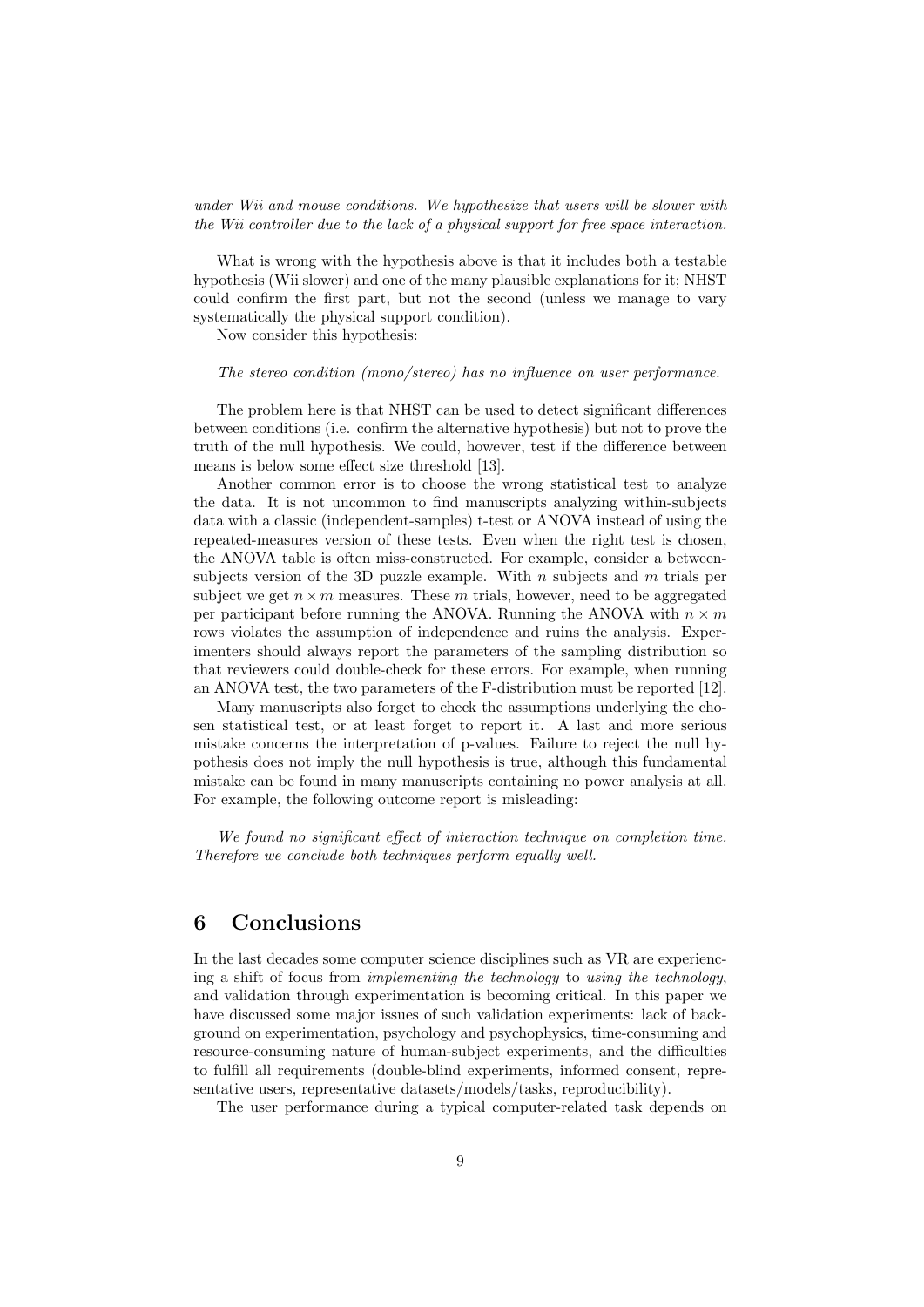a number of domain-specific factors as well as hardware-related factors. Considering all these factors simultaneously as independent variables in controlled experiments is clearly not practical. This fact limits the validity of the findings reported in the VR literature to a specific domain and a particular setup. The lack of protocols and de-facto standard datasets for testing purposes (more common in other scientific communities) along with the plethora of VR hardware configurations makes it difficult to make fair comparisons. Furthermore, many techniques are still proposed and evaluated in isolation, whereas in the real world user tasks are mixed with other tasks. These are issues that must still be addressed.

Although guaranteeing reproducibility of VR experiments is often unfeasible or impractical, researchers should take some steps to facilitate fair comparisons. One way of doing this is by sharing code and data so that other researchers can verify the results by repeating the experiment with the same or similar conditions. In this sense the concepts of reproducible research and executable papers (which are being promoted by some publishers) is quite promising. Reproducible research refers to the idea that academic papers should include not only text, tables and figures, but also a complete environment including code, models and data, that can be used to reproduce the results and to create new work based on the research. Nevertheless, non-standard VR hardware configurations still limit reproducibility under identical conditions. Experimenters should also be careful to avoid manipulating experiments, although sophisticated VR equipment make double-blind experiments hard to implement.

Researchers, and in particular journal editors and reviewers, should enforce correct data analysis and experiment reporting. Papers with serious experimental flaws should not be accepted for publication, as they contain unreliable findings and can mislead novice researchers who might follow mistaken experimental procedures.

Finally, our recommendation for VR professionals, researchers and students is to ensure a strong education on the principles of sound experimentation with human subjects. In research projects, at least one of the research team members should be an expert on experiment design and statistical data analysis.

#### Acknowledgments.

This work was greatly influenced by the contributions to the Workshop on the Role and Relevance of Experimentation in Informatics, held prior to the 8th European Computer Science Summit (ECSS 2012) of Informatics Europe, November 19th 2012, Barcelona, and the discussions of the Dagstuhl Seminar 13241 Virtual Realities, June 9th-14th 2013, Dagstuhl. This work has been partially funded by the Spanish Ministry of Science and Innovation under Grant TIN2010-20590-C02-01.

### References

[1] Carlos Andujar, Viola Schiaffonati, Fabio A. Schreiber, Letizia Tanca, Matti Tedre, Kees van Hee, and Jan van Leeuwen. The role and relevance of experimentation in informatics. In Workshop on the Role and Relevance of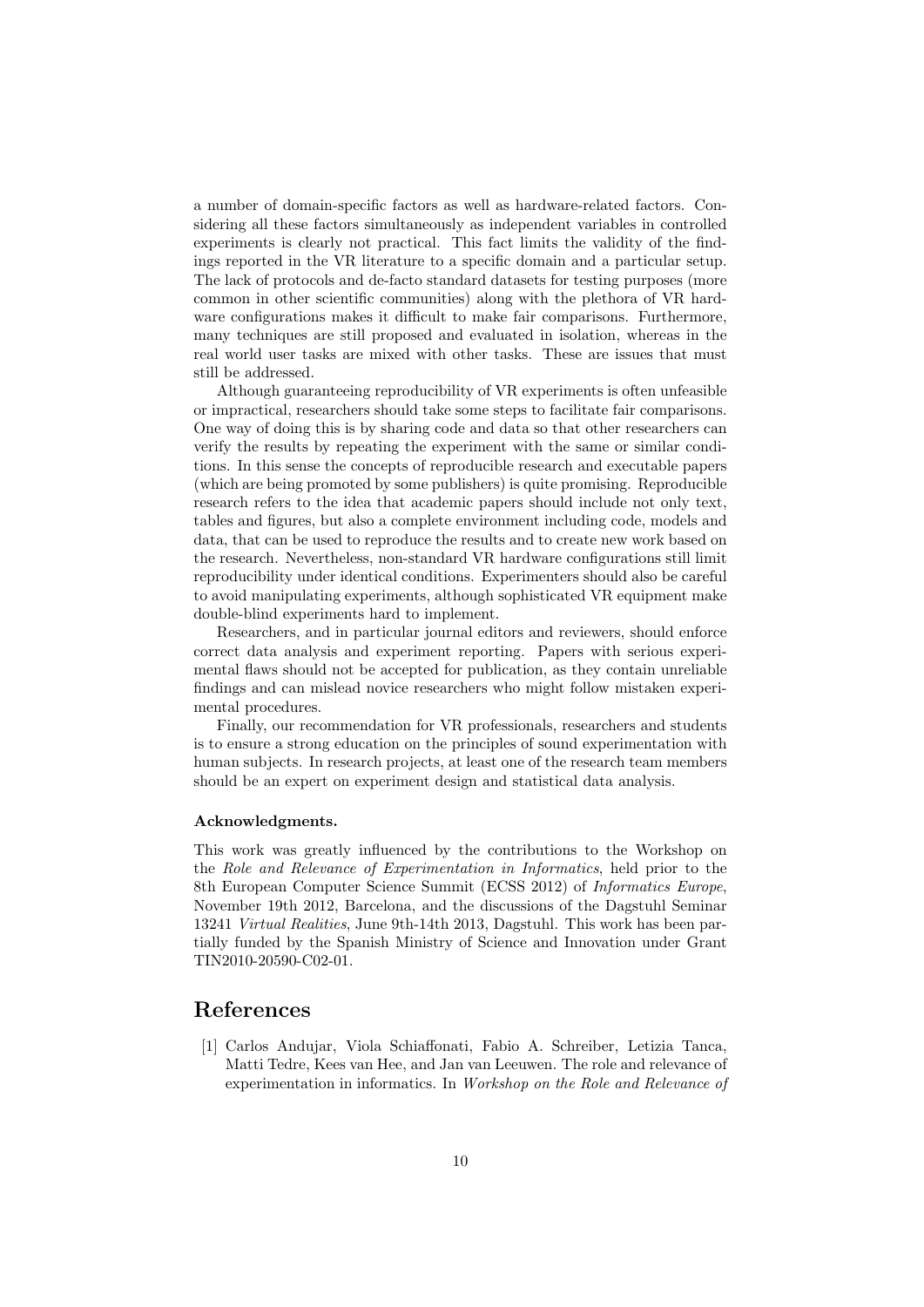Experimentation in Informatics, 8th European Computer Science Summit (ECSS 2012) of Informatics Europe, 2012.

- [2] American Psychological Association. Ethical principles of psychologist and code of conduct, 2010.
- [3] American Psychological Association. Publication manual of the American psychological association, 6th edition. American Psychological Association, 2013.
- [4] Doug A. Bowman, Joseph L. Gabbard, and Deborah Hix. A survey of usability evaluation in virtual environments: classification and comparison of methods. Presence: Teleoper. Virtual Environ., 11(4):404–424, 2002.
- [5] Doug A. Bowman, Ernest Kruijff, Joseph J. LaViola, and Ivan Poupyrev. 3D User Interfaces: Theory and Practice. Addison Wesley, 2004.
- [6] Linda M. Collins, John J. Dziak, and Runze Li. Design of experiments with multiple independent variables: a resource management perspective on complete and reduced factorial designs. Psychological methods, 14(3):202, 2009.
- [7] European Telecommunications Standards Institute (ETSI). Usability evaluation for the design of telecommunication systems, services and terminals. ETSI Guide EG 201472. Sophia Antipolis, 2000.
- [8] I. Scott MacKenzie. Human-computer interaction: An empirical research perspective. Morgan Kaufmann, 2013.
- [9] I. Scott MacKenzie, Tatu Kauppinen, and Miika Silfverberg. Accuracy measures for evaluating computer pointing devices. In Proceedings of the SIGCHI conference on Human factors in computing systems, CHI '01, pages 9–16, New York, NY, USA, 2001. ACM.
- [10] Michael Meehan, Brent Insko, Mary Whitton, and Frederick P. Brooks. Physiological measures of presence in virtual environments. In Proceedings of 4th International Workshop on Presence, pages 21–23, 2001.
- [11] Mel Slater, Angus Antley, Adam Davison, David Swapp, Christoph Guger, Chris Barker, Nancy Pistrang, and Maria V. Sanchez-Vives. A virtual reprise of the Stanley Milgram obedience experiments. PLoS ONE, 1(1), 2006.
- [12] J. Edward Swan, Stephen R. Ellis, and Bernard D. Adelstein. Conducting human-subject experiments with virtual and augmented reality. In Virtual Reality Conference, 2006. IEEE, 2006.
- [13] J. Edward Swan and Joseph L. Gabbard. Quantitative and qualitative methods for human-subject experiments in augmented reality. In Tutorial presented at the International Symposium on Mixed and Augmented Reality (ISMAR 2012). IEEE, 2012.
- [14] Tuukka M. Takala, Roberto Pugliese, Paivi Rauhamaa, and Tapio Takala. Reality-based user interface system (RUIS). In 2011 IEEE Symposium on 3D User Interfaces (3DUI), pages 141–142. IEEE, 2011.